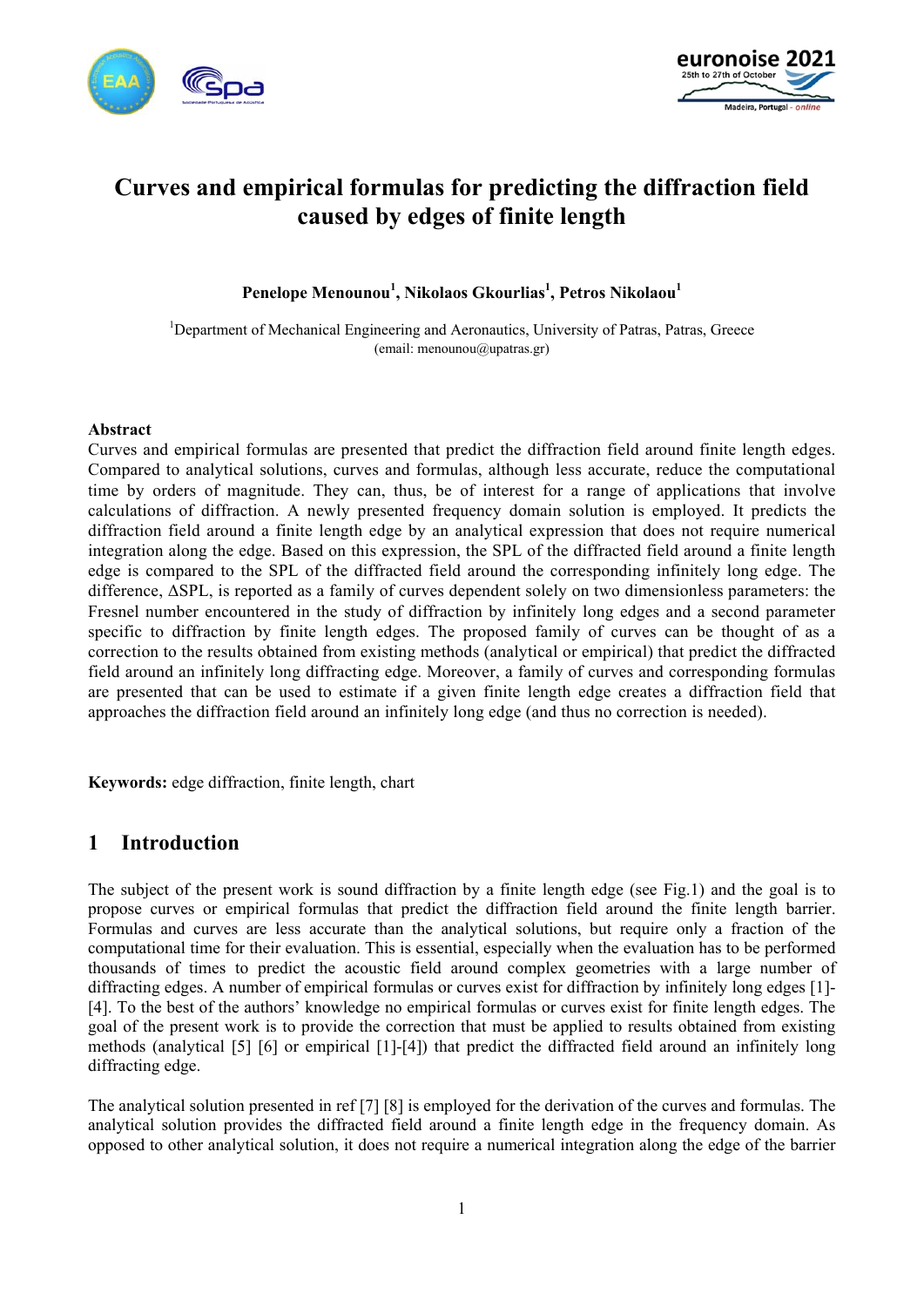

and is applicable to all types of simple incident radiation (plane, cylindrically and spherically spreading incident waves).

Figure 1 shows the geometry of the source-edge-receiver problem. A cylindrical coordinate system is considered with its z-axis on the diffracting edge. The source is located at  $(r_s, \phi_s, z_s)$  and the receiver is any point  $(r_R, \phi_R, z_R)$ . The finite length edge is determined by the location of its end points on the z-axis,  $z_1$  and  $z_2$ . Each end point of the edge is associated with a *re-radiation time*. That is, the time sound needs to travel from the source to the end point of the edge and then to the receiver. The point  $\Xi$  on the z-axis  $(z_{\overline{z}} = (r_s z_R + r_R z_s)/(r_R + r_s)$  is called *reference point* and is the point where the reference diffraction path  $L = \sqrt{(r_R + r_S)^2 + (z_R - z_S)^2}$  (shortest distance sound travels to reach the receiver via diffraction on an infinitely long edge) intersects the z-axis. The lines SBI ( $\phi_{SB} = \pi + \phi_s$ ) and SBR ( $\phi_{SBR} = \pi - \phi_s$ ) are called *shadow boundaries* and separate the sound field around the z-axis into three distinct regions: region I, II, and III. Associated with the shadow boundaries are the *diffraction delay times* 

$$
\tau_{lag}^{(i)} = \frac{L - R_1}{c}, \quad \tau_{lag}^{(r)} = \frac{L - R_2}{c} \quad , \tag{1}
$$

where  $R_1 = \sqrt{r_R^2 + r_S^2 - 2r_R r_S \cos(\phi_R - \phi_S) + (z_R - z_S)^2}$  is the direct distance between source and receiver,  $R_2 = \sqrt{r_R^2 + r_S^2} - 2r_R r_S \cos(\phi_R + \phi_S) + (z_R - z_S)^2$  the distance between the image source and the receiver, and *c* the speed of sound. The diffraction delay time  $\tau_{lag}^{(i)}$  represents the extra time the sound travels to reach the receiver by diffraction compared to the time it travels directly from source to receiver. Small values of  $\tau_{lag}^{(i)}$  indicate receiver locations close to the shadow boundary SBI. Similarly, small values  $\tau_{lag}^{(r)}$  indicate receiver locations close to the shadow boundary SBR. It is noted that the diffraction delay times are independent of the length of the edge.



Figure 1 – Geometry of the problem.

### **2 Existing analytical solution and analysis of its terms**

The employed analytical solution [7][8] has two different formulations: one when the reference point  $\Xi$  is located on the edge, and another one when the reference point is located outside the edge. For the analysis in the present work it is convenient to treat the two cases as shown in Figure 2. In the first case, the edge starts at the reference point and we will let its ending point move along the z-axis towards infinity, as the length of the edge increases. The relevant re-radiation time that is associated with the length of the edge is, therefore,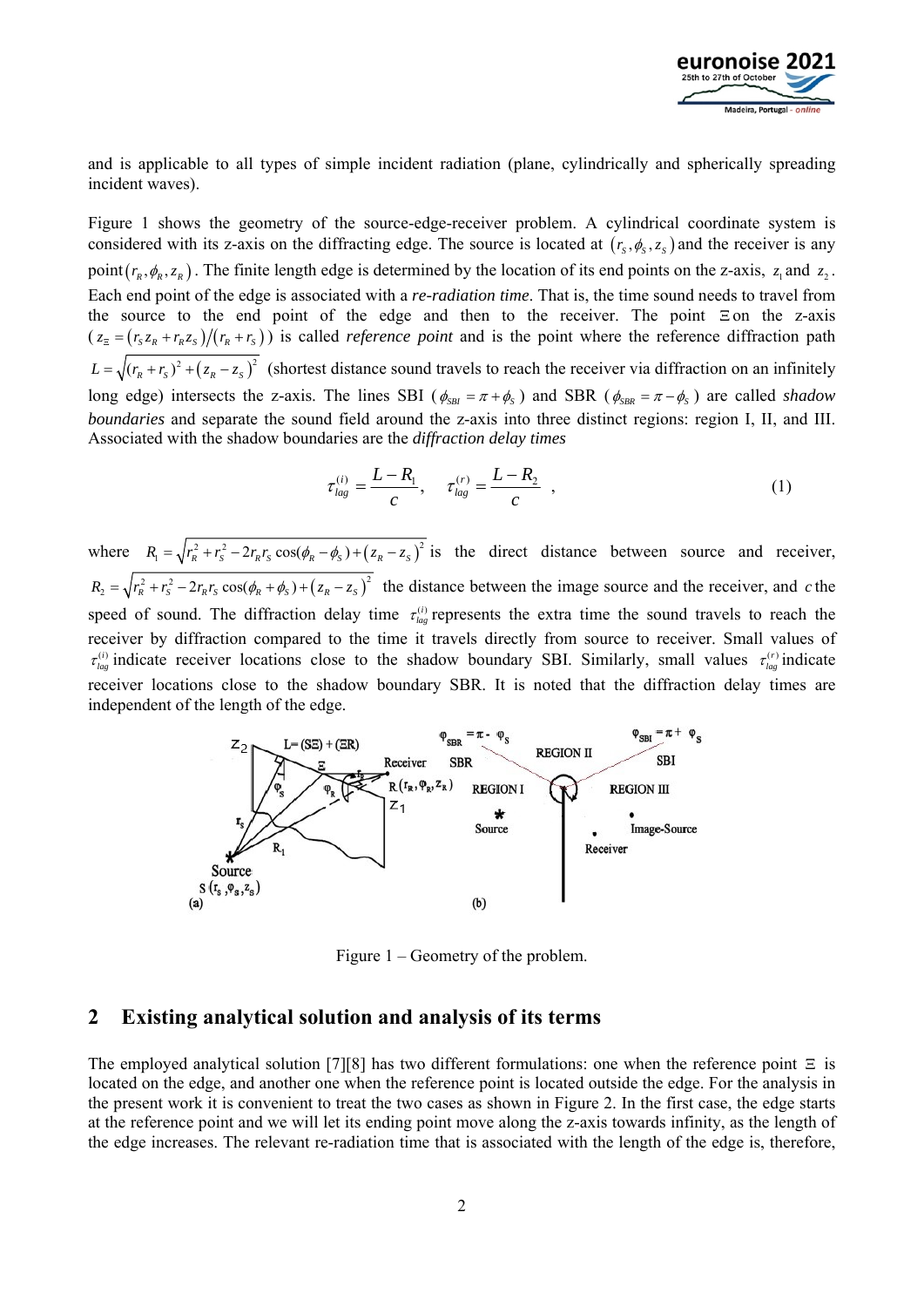

the re-radiation time through the edge's end point, or the *latest re-radiation time*  $\tau_{end}$ . In the second case, the ending point of the edge is located at infinity and we will let its starting point move along the z-axis towards the reference point, as the length of the edge increases. Correspondingly, the relevant re-radiation time in this case is the re-radiation time through the starting point of the edge, or *earliest re-radiation time*  $\tau_{\text{start}}$ . Because the finite length edges considered are restricted in the z-semi-axis, the results will be compared against the solution for a semi-infinitely long diffracting edge, instead of an infinitely long edge.



outside the edge (middle), edge extends on both sides of the reference point (right).

In the following we focus our attention to two properties of the analytical solution that will be employed in the present work. Firstly: Similarly to the analytical solution for the diffracted field around an infinitely long edge, the analytical solution for the diffracted field around a finite-length diffracting edge has two terms, one associated with the incident field and its parameters  $(P_{d, finite}^{(i)})$  and one associated with the reflected field and its parameters  $(P_{d, \text{finite}}^{(r)})$ 

$$
P_{d,finite} = P_{d,finite}^{(i)} + P_{d,finite}^{(r)}.
$$
\n
$$
(2)
$$

Consider the case of the reference point being located on the edge. The two terms,  $P_{d, finite}^{(i)}$ ,  $P_{d, finite}^{(r)}$ , as well as  $P_{d, finite}$ , are computed as the length of the edge increases (or equivalently as  $\tau_{end}$  increases). Representative results are shown in Figure 3. It can be observed that as  $\tau_{end}$  increases, all three computed quantities  $P_{d, finite}^{(i)}$  $P_{d, finite}^{(r)}$  and  $P_{d, finite}$  converge to fixed values (which correspond to the respective values for the semi-infinite edge). It can also be observed that  $P_{d, finite}$  is closer to the term that has the smallest diffraction delay time. In the depicted case,  $P_{d,\text{finite}}$  is closer to  $P_{d,\text{finite}}^{(r)}$ , as  $\tau_{lag}^{(r)} < \tau_{lag}^{(i)}$ . On the other hand, the pattern that  $P_{d,\text{finite}}$  follows to converge to the semi-infinite solution seems to be the same with the term with the largest diffraction delay time,  $P_{d, finite}^{(i)}$  in this case. The case of the reference point located outside the edge is also depicted in Figure 3. As expected, all computed quantities,  $P_{d, finite}^{(i)}$ ,  $P_{d, finite}^{(r)}$ , and  $P_{d, finite}$ , approach zero, as the length of the edge decreases and moves further away from the reference point (or equivalently as  $\tau_{start}$  increases). In this case,  $P_{d, finite}$  is closer in value to the term that has the smallest diffraction delay time and has the same convergence pattern with the term that has the smallest diffraction delay time. In the depicted case,  $P_{d, finite}$  is closer to and has the same pattern as  $P_{d, finite}^{(r)}$ , as  $\tau_{lag}^{(r)} < \tau_{lag}^{(i)}$ .

Secondly: Each one of the two terms  $P_{d, finite}^{(i)}$ ,  $P_{d, finite}^{(r)}$  is obtained from integration with respect to re-radiation time  $\tau$ , which in turn is associated to the length of the edge. Specifically, the finite length edge is segmented logarithmically as follows: the re-radiation time of the beginning of each segment is 10 times smaller than the re-radiation time of the end of each segment, which is the beginning of the subsequent segment and so on. The integral along each such segment can be computed analytically as 4 different components. It has been numerically observed that the last one of these 4 components is the dominant contribution for each segment of the edge. The  $4<sup>th</sup>$  component corresponding to segment *j* is approximated by the following expression: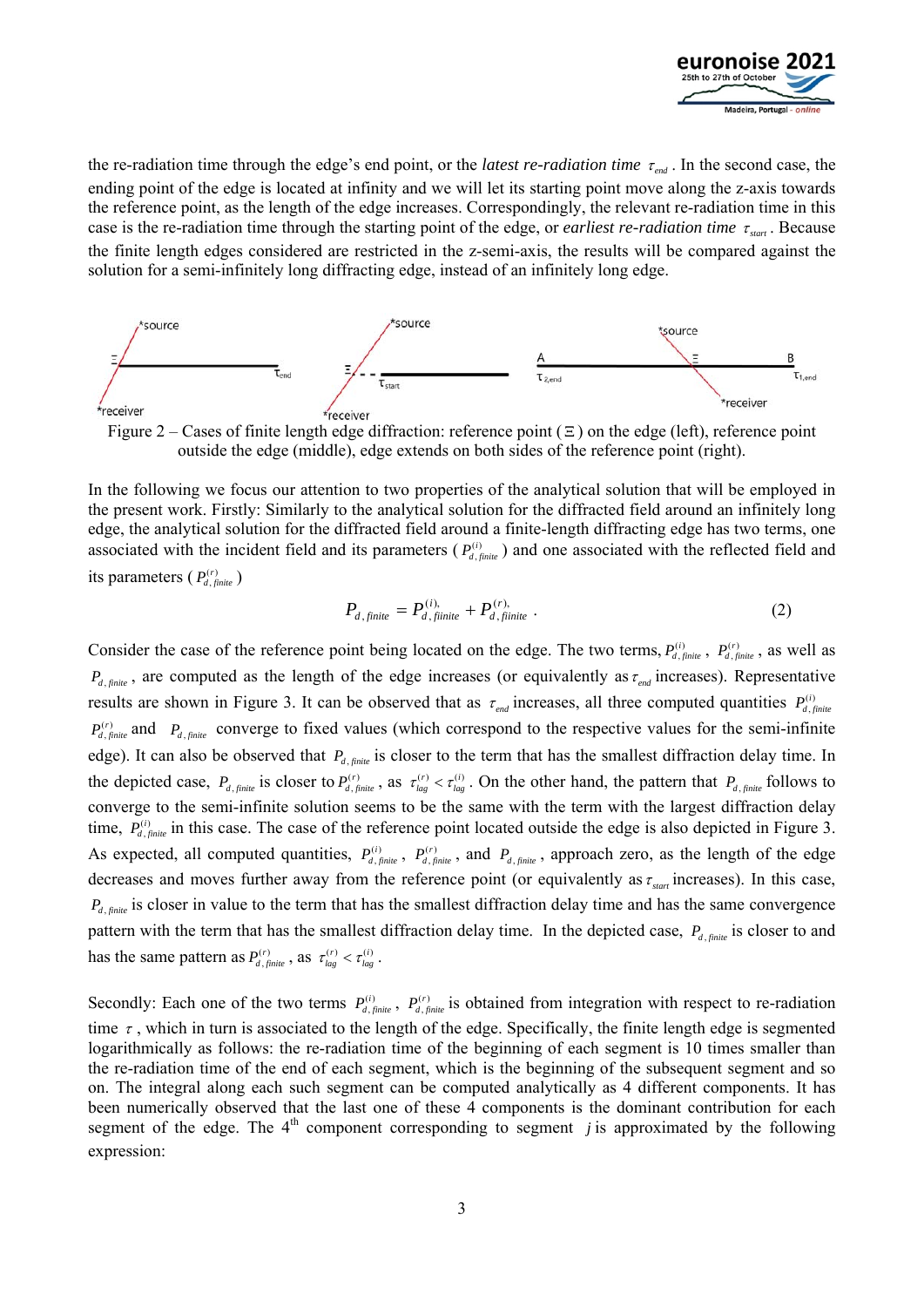

$$
\Lambda_4^{(i)(r)} = \frac{-e^{\tau_{j-1}(d_j + i\omega)}}{\left(\tau_{j-1} + \tau_{lag}^{(i)(r)}\right)\left(d_j + i\omega\right)}
$$
(3)

where  $\tau_{i-1}$  is the re-radiation time via the beginning of the *j*-th segment and *d<sub>i</sub>* is a coefficient corresponding to segment *j* .



Figure 3 – The diffracted field due to finite length edge (the total diffraction field  $P_{d \text{ finite}}$  and its terms  $P_{d, finite}^{(i)}$  and  $P_{d, finite}^{(r)}$ ) as a function of re-radiation time (left: reference point on the edge with  $\tau_{lag}^{(r)} < \tau_{lag}^{(i)}$ , right: reference point outside the edge with  $\tau_{lag}^{(r)} < \tau_{lag}^{(i)}$ )

# **3 Charts and equations to compute the transition from finite length to infinitely long edge diffraction**

In this section we investigate under which conditions the diffraction field caused by a finite length edge approaches the diffraction field caused by an infinitely long edge. In such cases, the empirical formulas for infinitely long edges can be used and no correction due to the finite length of the edge is needed. Consider first the case of the reference point being on the edge. We wish to determine the critical  $\tau_{end}$ ,  $\tau_{end, critical}$ , for which the finite length edge behaves as an infinitely long edge. In this endeavour, we rely on the observation stated in section 2 that the  $4<sup>th</sup>$  component of each segment of the edge provides the dominant contribution. Figure 4 shows this contribution,  $|\Lambda_{\alpha}|$ , for each segment of the edge. The horizontal axis depicts the reradiation times for the end points of each edge segment j. It can be observed that the segments close to the reference point (at beginning of the horizontal axis) provide small contributions. This is attributed to the logarithmic segmentation of the edge: the corresponding segments, although close to the reference point they have small lengths. Similarly, segments very far from the reference point provide also small contributions. The segments are large but are located far from the reference point, thus sound travels large distances to eventually reach the receiver. Intermediate segments provide the largest contributions.

As  $\tau_{end}$  increases, we seek to find when the contributions  $|\Lambda_4|$  become small enough (for example, 15% of its maximum value,  $|\Lambda_4^{\text{max}}|$ ) and, thus, further increase of the length of the edge (or equivalently of  $\tau_{end}$ ) does not affect the diffracted field (i.e. the edge has become infinitely long):

$$
\left|\Lambda_4\right| = \alpha \left|\Lambda_4^{\max}\right| \tag{4}
$$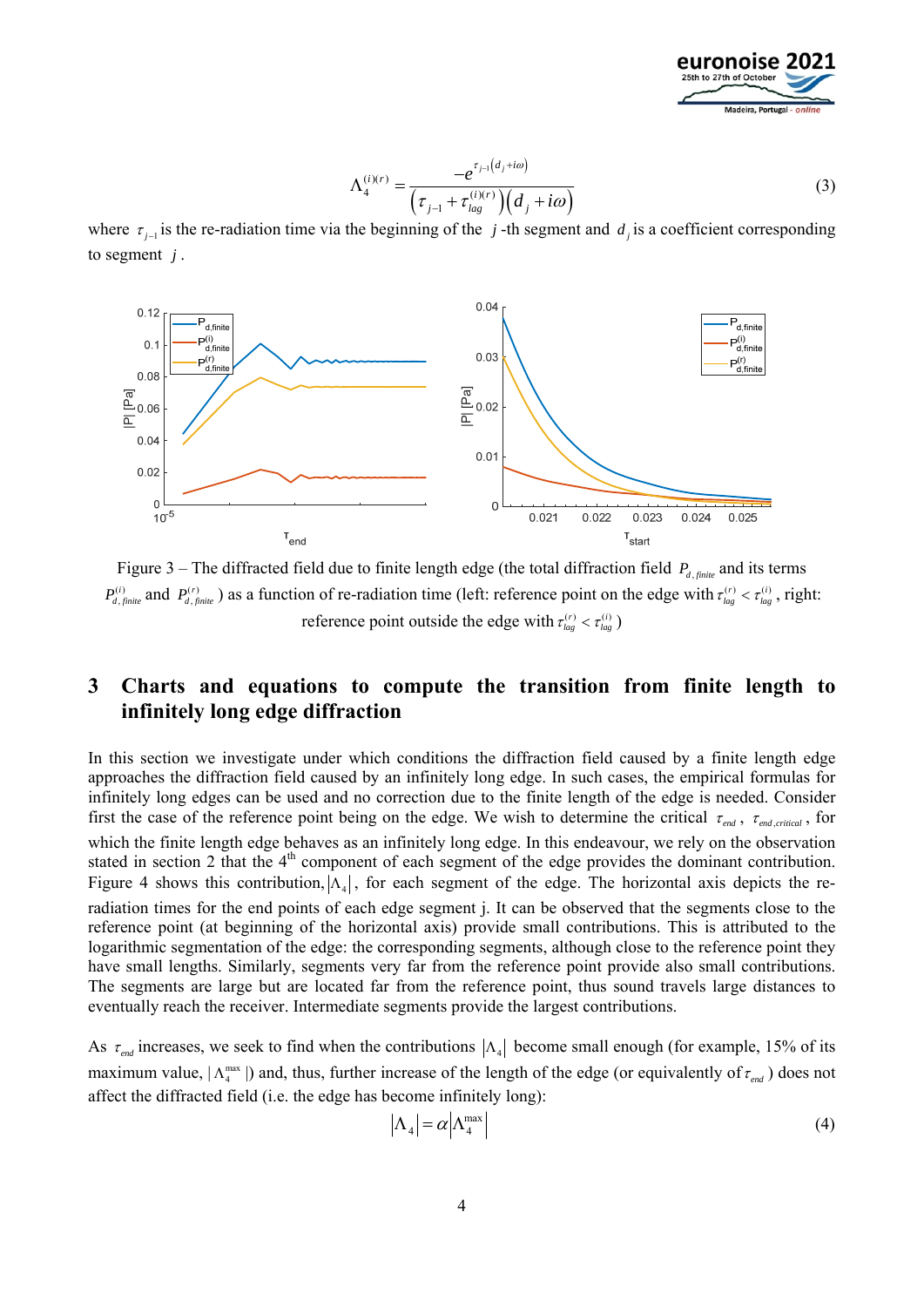

where  $\alpha$  a coefficient  $0.1 < \alpha < 0.2$  Equation (4) can be solved analytically to provide the  $\tau_{end\text{ critical}}$ 

$$
\tau_{end,critical} = \frac{-d_j \max(\tau_{lag}^{(i)}, \tau_{lag}^{(r)}) - W_0(\beta)}{d_j}
$$
\n(5)

$$
\beta = \frac{-d_j e^{-d_j \max(\tau_{lag}^{(i)}, \tau_{lag}^{(r)})}}{a \sqrt{d_j^2 + \omega^2}}
$$
(6)

where  $W_0$  is the principal branch of the Lambert solution [9] and the parameter  $d_i$  is the coefficient of the segment, to which the critical re-radiation time corresponds. The critical re-radiation time is a function of frequency ( $\omega = 2\pi f$ ) and diffraction delay time. It should also be recalled from section 2 that the delay time relevant to the convergence to the infinite edge is  $max(r_{lag}^{(i)}, r_{lag}^{(r)})$ . The chart depicted in Figure 5 provides the  $\tau_{end, critical}$  for any source – finite length edge – receiver configuration with known max $(\tau_{lag}^{(i)}, \tau_{lag}^{(r)})$  and *f*.



Figure 4 – The value of component  $|\Lambda_4|$  versus the re-radiation time along the segments of the edge

Indeed, the critical re-radiation time  $\tau_{end. critical}$  provided by the curves in Figure 5 is a reasonably good estimate as can be observed in Figure 6, where the critical re-radiation time is marked by the vertical red dashed line. For all frequencies, the predicted  $\tau_{end, critical}$  marks approximately the re-radiation time, where the diffracted field caused by a finite length edge ( $P_{d, finite}$ ) approaches the diffracted field by a semi-infinite edge.

The case of the reference point being outside the edge is considered next. Equation (5) remains the same, with the following differences: (i)  $\min(\tau_{lag}^{(i)}, \tau_{lag}^{(r)})$  is chosen instead of  $\max(\tau_{lag}^{(i)}, \tau_{lag}^{(r)})$  (see discussion in section 2), (ii) the critical segment is located before the segment where  $|\Lambda_4|$  becomes  $\Lambda_4^{\max}$ , (iii) for  $j < 3$ , the coefficient  $d_j^2 > \omega^2$ , the argument  $\beta$  of the Lambert solution becomes very small and its asympotic form for small arguments can be used instead [9]. Equation (5), thus, becomes

$$
\tau_{\text{start, critical}} = \frac{A + \ln(\alpha) - \left(A - \ln(A) + \frac{e}{e - 1} \frac{\ln(A)}{A}\right)}{d_j \delta},\tag{7}
$$

where  $A = -d_i \min(\tau_{lag}^{(i)}, \tau_{lag}^{(r)}) - \ln(\alpha)$  and  $\delta = \ln(12000 - f)$  is an ad-hoc corrective factor. The chart depicted in the right column of Figure 5 provides the  $\tau_{\text{start, critical}}$  for any source – finite length edge – receiver configuration when one knows the  $\min(\tau_{lag}^{(i)}, \tau_{lag}^{(r)})$  and the frequency *f*. As expected, even if a small portion of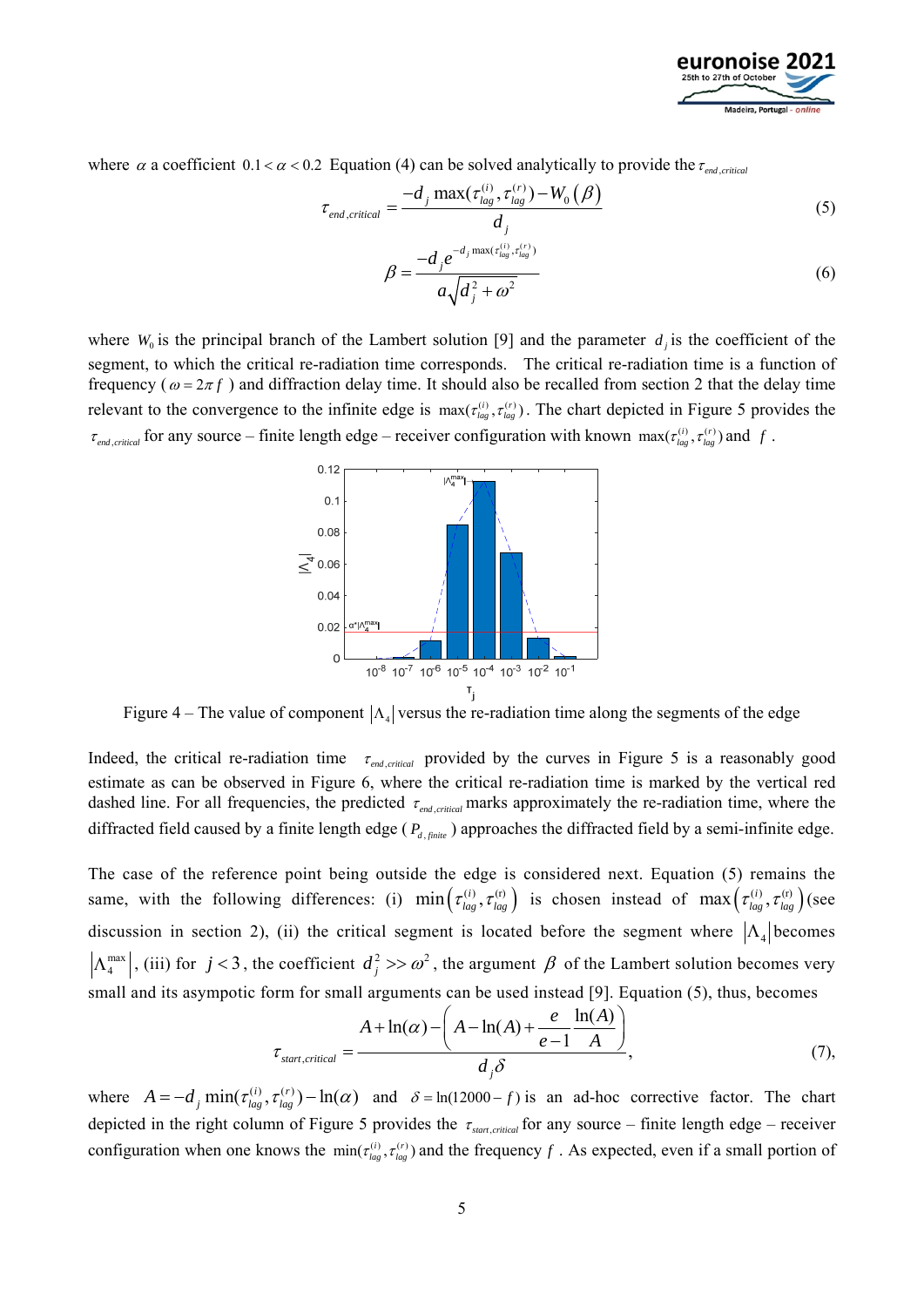

the edge around the reference point is missing from the diffracting edge, the diffracted field will not approach the diffracted field by the corresponding infinite edge. Similarly to Figure 6, Figure 7 shows that indeed the critical re-radiation time  $\tau_{\text{start, critical}}$  provided by the curves in Figure 5 is a reasonably good estimate.



Figure 5 – Curves that provide the  $\tau_{end, critical}$  (left) [ $\tau_{start, critical}$  (right)] for any source – finite length edge – receiver configuration as a function of frequency *f* and of  $\max(\tau_{lag}^{(i)}, \tau_{lag}^{(r)})$  (left) [ $\min(\tau_{lag}^{(i)}, \tau_{lag}^{(r)})$  right)] - reference point on the edge (left)[reference point outside the edge (right))



Figure 6– The critical re-radiation time  $\tau_{end, critical}$  from the curves in Figure 5 mark reasonably well the point where the diffracted field from a finite edge approaches the diffracted field from a semi-infinitely long edge. for low (left), medium (middle) and high(right) frequencies



Figure 7 – The critical re-radiation times  $\tau_{\text{start, critical}}$  from the curves in Figure 5 mark reasonably well the point where the diffracted field from a finite edge starts deviating from the diffracted field of a semi-infinitely long edge for low (left), medium (middle) and high(right) frequencies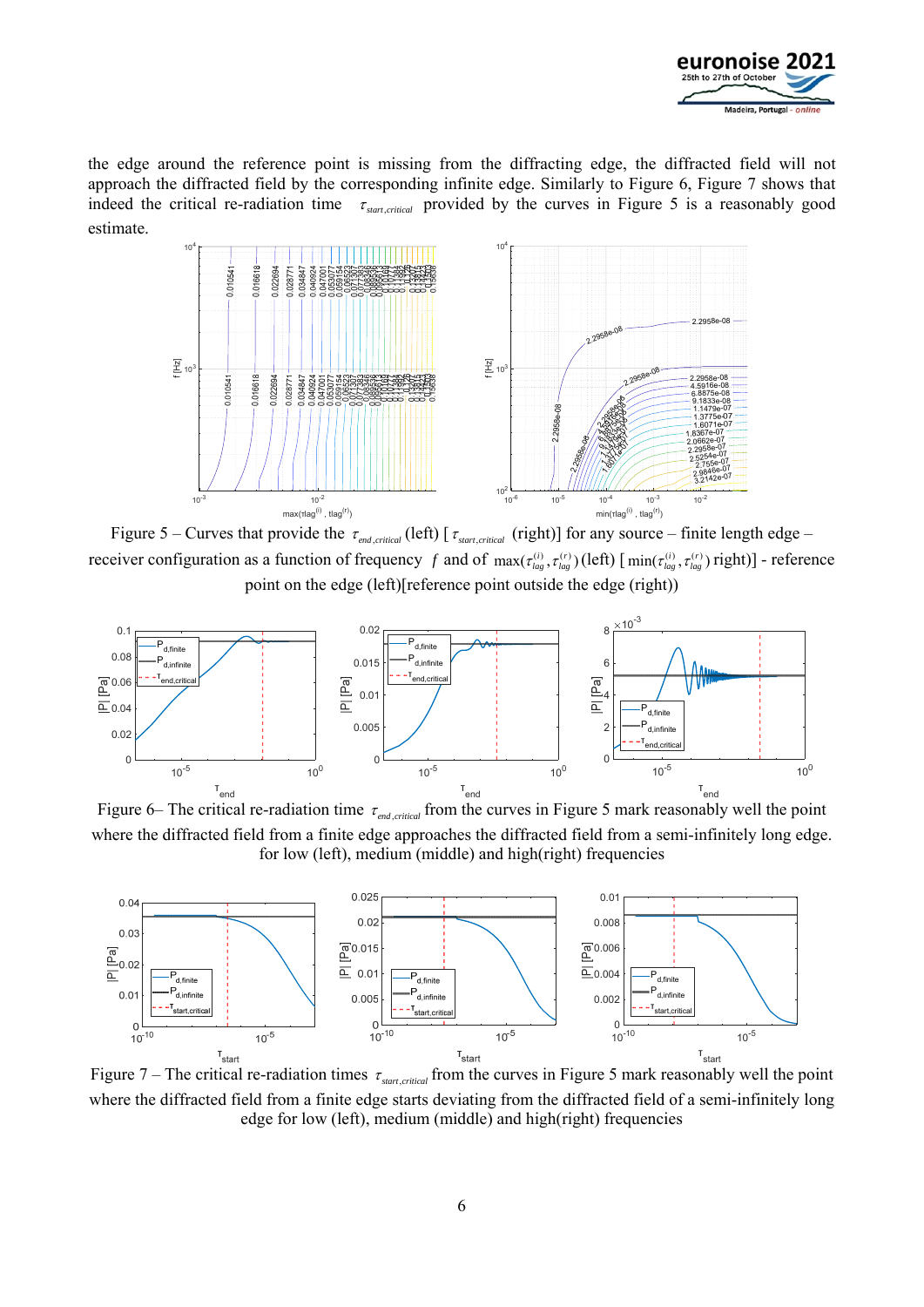

### **4 Charts for computing the effect of the finite length of the edge**

In this section charts are presented that provide the correction to the sound pressure level around a diffracting edge that must be applied because of the finite length of the edge. Specifically, curves will be presented that provide the difference

$$
\Delta SPL^{(i),(r)} = SPL^{(i),(r)}_{finite} - SPL^{(i),(r)}_{semi\,finite} \tag{8}
$$

#### **4.1 Universal parameters of the problem**

Our investigation starts with an important numerical observation. The observation has a theoretical justification, which is, nevertheless, omitted in the present work. The parameters of the physical problem are nine: the frequency of the incident wave  $(f)$ , the coordinates of the source location  $(r_s, \phi_s, z_s)$ , the coordinates of the receiver location  $(r_R, \phi_R, z_R)$ , and the location and length of the finite edge provided by the z-coordinates of the edge's ends,  $z_1$  and  $z_2$ . It was observed, however, that  $\Delta SPL^{(i)}$  depends on only two parameters:

$$
\omega \tau_{tag}^{(i)}, \frac{\tau_{end}}{\tau_{lag}^{(i)}} \tag{9}
$$

Similarly,  $\Delta SPL^{(r)}$  depends on  $\omega \tau_{lag}^{(r)}$  and  $\tau_{end}/\tau_{lag}^{(r)}$ . The first parameter  $\omega \tau_{lag}^{(i)(r)}$  is associated with diffraction by infinitely long diffracting edges and is related to the Fresnel numbers [10], while the second parameter  $\tau_{end}/\tau_{lag}^{(i)(r)}$  is unique to diffraction by finite-length edges. It is further noted, that the dependence on two parameters can observed in both cases: reference point on the edge, as well as, outside the edge. The left column of Figure 9 shows two completely different source-finite edge-receiver configurations, which, nevertheless, have the same universal parameter  $\omega \tau_{lag}^{(i)}$ , i.e.  $\omega \tau_{lag,1}^{(i)} = \omega \tau_{lag,2}^{(i)}$ . It can be observed that the deviation of the sound pressure level from the correponding semi-infinitely long diffracting edge  $(\Delta SPL^{(i),(r)})$  for these different configurations has exactly the same dependence on the normalized latest re-radiation time  $\tau_{end}/\tau_{lag}^{(i)}$  (i.e. on the normalized length of the diffracting edge). Indeed, for the same normalized latest re-radiation time  $\tau_{end,1}/\tau_{lag,1}^{(i)} = \tau_{end,2}/\tau_{lag,2}^{(i)}$ , the value of  $\Delta SPL^{(i),(r)}$  for both configurations is exactly the same. The same observations can be made for cases where for reference point is outside the edge (see the right column of Figure 9)



Figure 8 – The correction due to the finite length of the edge  $\Delta SPL^{(i)(r)}$  is the same for different source-finite length edge-receiver configurations if they have the same  $\omega \tau_{lag}^{(i)(r)}$  and  $\tau_{end}/\tau_{lag}^{(i)(r)}$  (left: reference point on the edge, right: reference point outside the edge).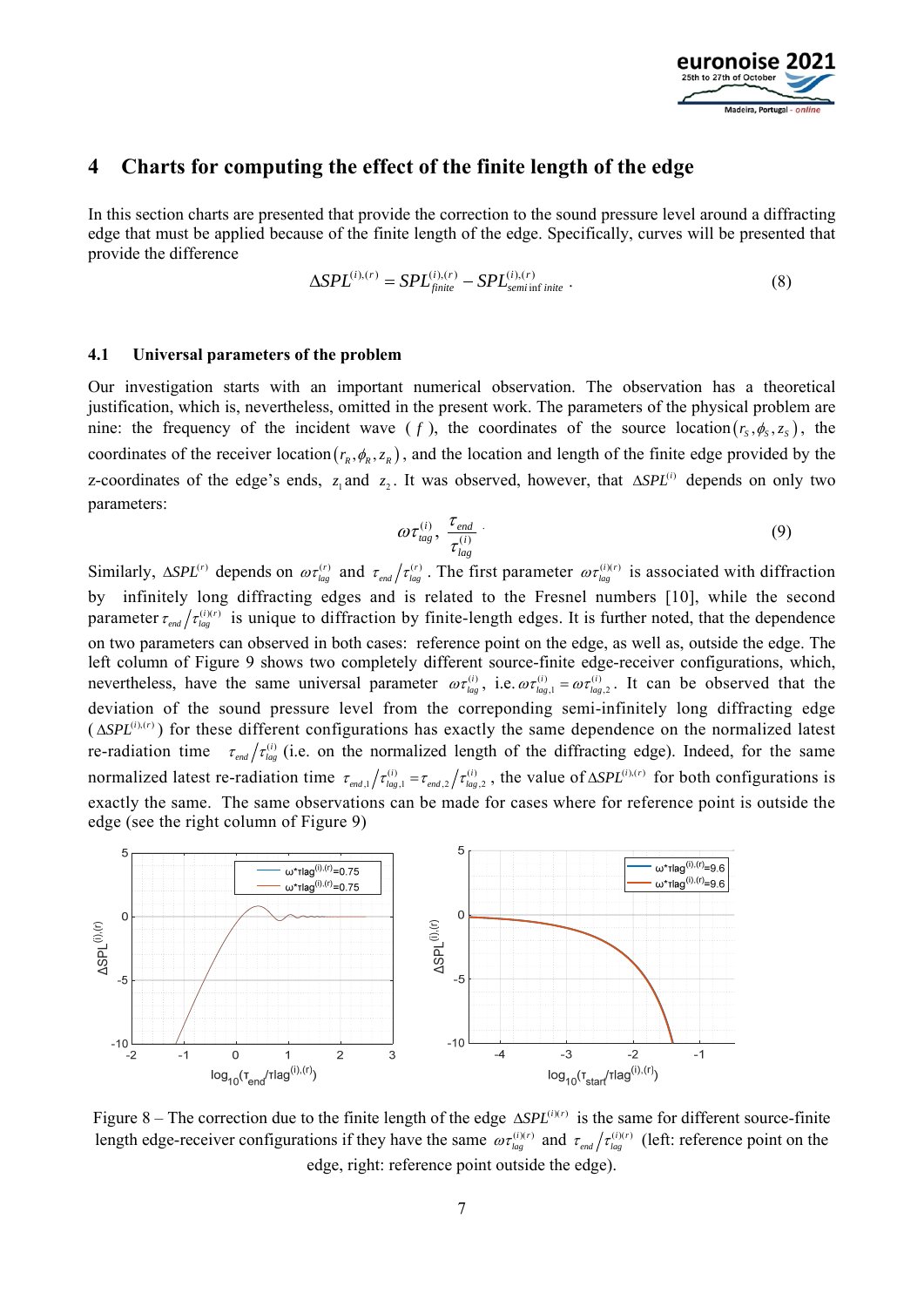

#### **4.2 Curves for the effect of the finite length of the edge**

The case of the reference point being on the edge is considered first. The left column of Figure 10 depicts the family of curves that provide the correction due to the finite length of the edge,  $\Delta SPL^{(i)(r)}$ , versus the normalized latest re-radiation time of the finite length edge ( $\tau_{end}/\tau_{lag}^{(i)(r)}$ ) for various  $\omega\tau_{lag}^{(i)(r)}$ . It is noted that for high frequencies  $\omega \tau_{\mu}^{(i)(r)}$  the corrections have a highly oscillatory behaviour with respect to the reradiation time (or equivalently the length of the edge), while for low frequencies the oscillatory behaviour does not appear. Also, it is noted that, as expected, the correction approaches zero as the length of the edge increases.

The right column of Figure 10 regards the case of the reference point being outside of the edge. The Figure depicts the family of curves that provide the correction due to the finite length of the edge,  $\Delta SPL^{(i)(r)}$ , versus the normalized earliest re-radiation time of the finite length edge ( $\tau_{\text{start}}/\tau_{\text{lag}}^{(i)(r)}$ ) for various  $\omega\tau_{\text{lag}}^{(i)(r)}$ .It is noted that as  $\tau_{\text{start}}$  increases, the missing portions of the edge close to the reference point increase, and as a result the diffracted field decreases and increasingly deviates from the diffracted field from a semi-infinitely long edge,



Figure 9 – Proposed families of curves that provide the correction due to the finite length of the edge,  $\Delta SPL^{(i)(r)}$ , versus the normalized re-radiation time for various  $\omega \tau_{lag}^{(i)(r)}$  - left column: reference point on the edge – right column: reference point outside the edge.

#### **4.3 Use of curves**

The proposed curves provide the correction to the corresponding infinitely long diffracting edge for the two different terms of the diffracted field separately. Specifically,  $\Delta SPL^{(i)}$  provides the correction to the term of the diffracted field associated with the incident field, while  $\Delta SPL^{(r)}$  the correction to the term associated with the reflected field. For the correction to the total diffraction field, the following approximation is proposed: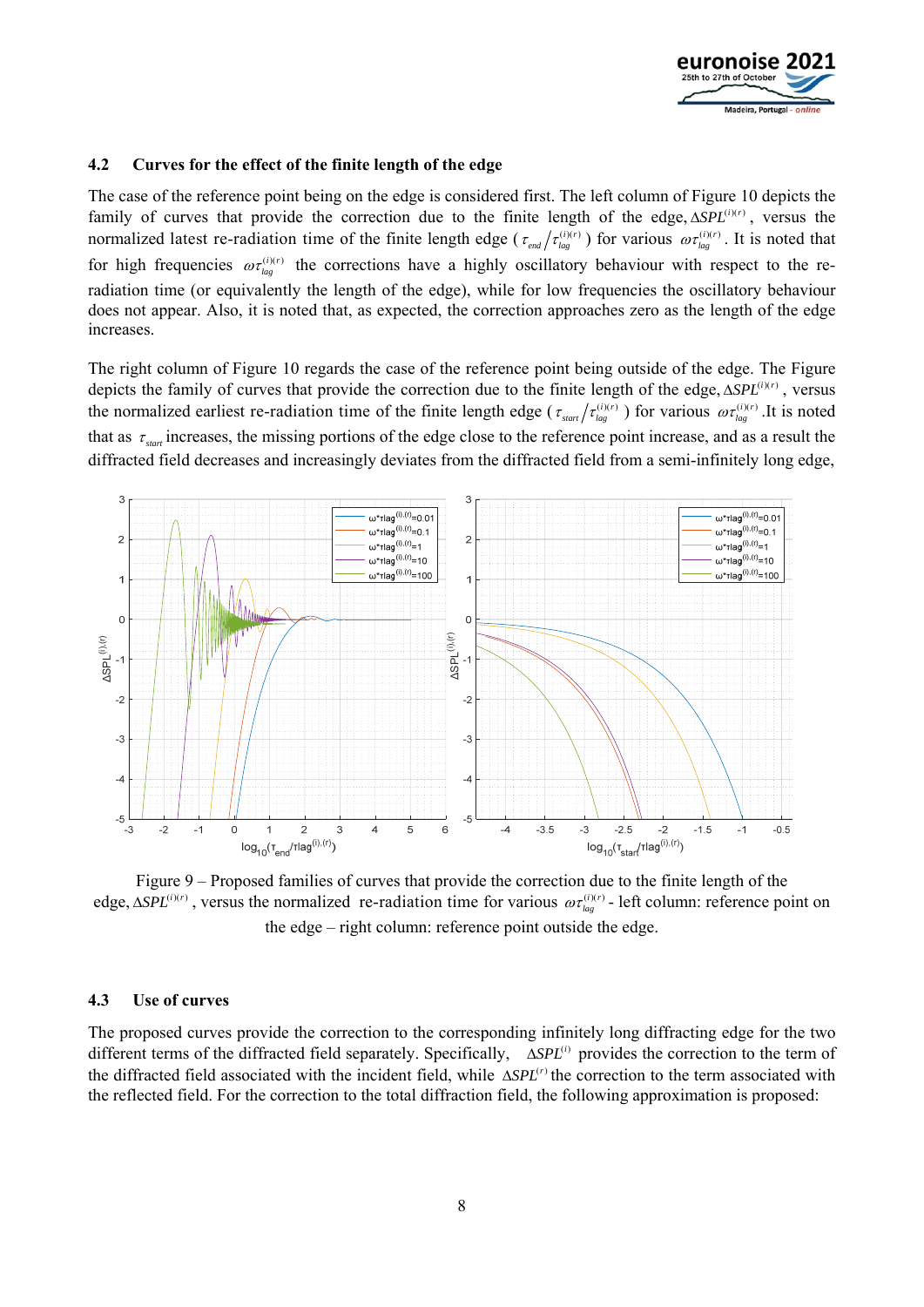

$$
\Delta SPL^{proposed} \cong \begin{cases} \Delta SPL^{(i)} & \text{if } \omega \tau_{tag}^{(i)} = \min(\omega \tau_{tag}^{(i)}, \omega \tau_{tag}^{(r)})\\ \Delta SPL^{(r)} & \text{if } \omega \tau_{tag}^{(r)} = \min(\omega \tau_{tag}^{(i)}, \omega \tau_{tag}^{(r)}) \end{cases} . \tag{11}
$$

In other words, the correction to the total diffraction field is approximately the same to the correction of the term (incident or reflected) that has the minimum  $\tau_{\mu}$ . Numerical tests have been performed for a range of frequencies, source and receiver locations and lengths of finite edges and it has been concluded that in almost all cases  $\triangle SPL$  provided by Eq. (11) ( $\triangle SPL^{proposed}$ ) is very close to the  $\triangle SPL$  computed analytically  $( \Delta SPL^{analytical})$ . Figure 10(a) shows that when the reference point is on the edge, the discrepancies between  $\triangle$ *SPL*<sup>*proposed*</sup> and  $\triangle$ *SPL*<sup>*analytical*</sup> are above 0.5 dB only for low frequencies and short segment lengths and very close to the shadow boundaries. Accordingly, for cases where the reference point is outside the edge, the discrepancies are above 1 dB in the entire region II (the region above the barrier between the two shadow boundaries) and close to the shadow boundaries.



Figure 10 – Combinations of parameters (black-coloured areas) for which the proposed curves provide corrections due to finite length *ASPL<sup>proposed</sup>* that differ from corrections obtained by the analytical solutions  $\Delta SPL^{analytical}$  (left: reference point on the edge, right: reference point outside the edge)

Finally, we consider the case of the reference point being inside the edge, and the edge extends on both sides of the reference point (see right column of Figure 2). The edge is, thus, separated into two different edges that can be treated separately. Let  $\triangle SPL^{(1)}$  be the correction obtained by the proposed curves, as described above, for the segment of the edge left of the reference point (segment  $AE$ ) and  $\Delta SPL^{(2)}$  the correction for the segment of the edge to the right of the reference point (segment  $\Xi$ B). The correction for the entire segment  $(AB)$ is

$$
\Delta SPL_{AB} = -6 + 20 \log \left( 10^{\frac{\Delta SPL^{(1)}}{20}} + 10^{\frac{\Delta SPL^{(2)}}{20}} \right) \tag{12}
$$

The results obtained are in good agreement with the analytical solutions except for low frequencies, short edges and receivers in region II.

# **5 Conclusions**

Families of curves and formulas have been derived that provide corrections due to the finite length of the diffracting edge. These corrections can be applied to the results obtained from existing methods (analytical or empirical) that predict the diffracted field around an infinitely long diffracting edge to account for the finite length of the edge.